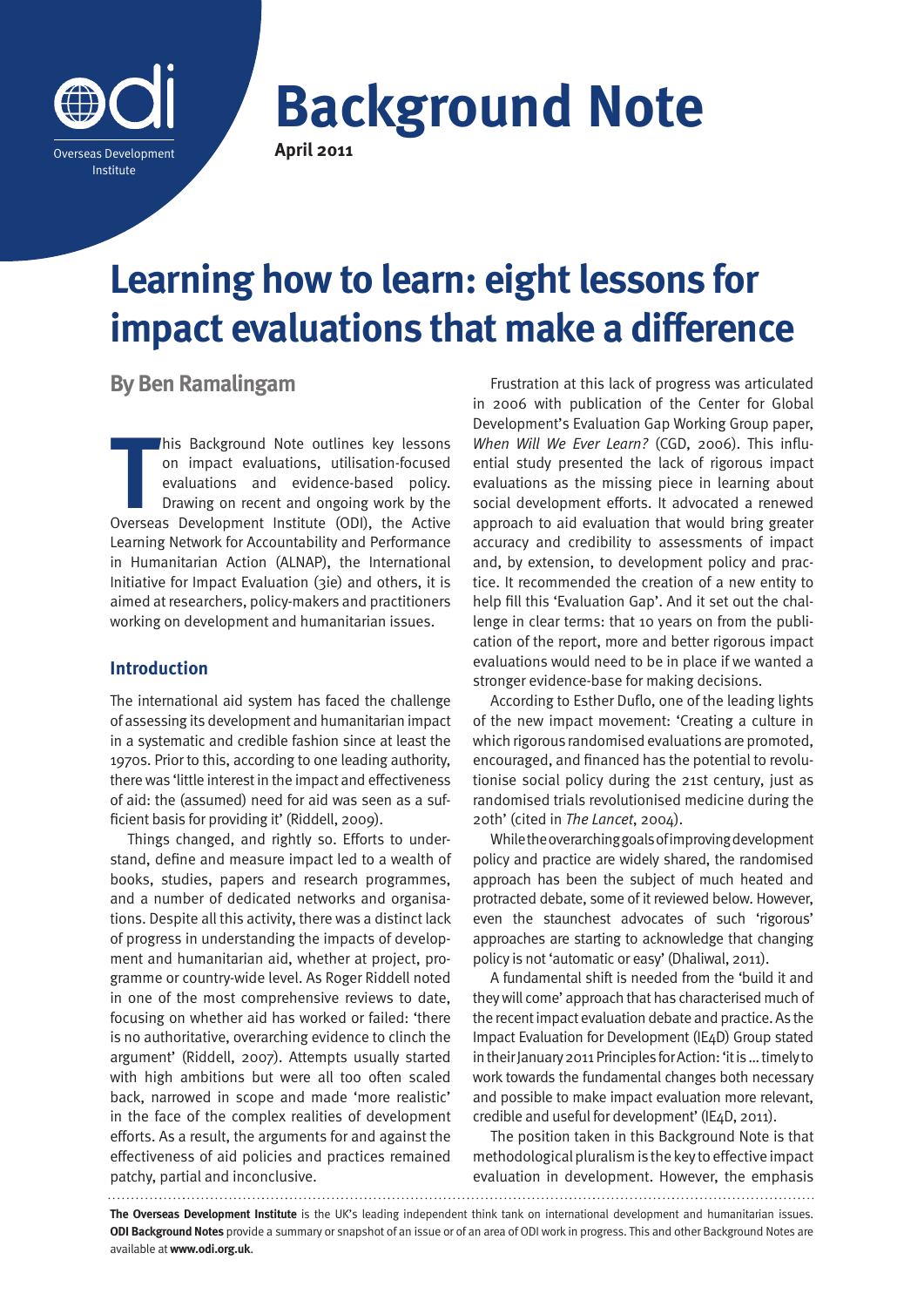here is not methods per se. Instead, the focus is on the range of factors and issues that need to be considered for impact evaluations to be used in policy and practice – regardless of the method employed.

This Note synthesises research by ODI, ALNAP, 3ie and others to outline eight key lessons for consideration by all of those with an interest in impact evaluation and aid effectiveness.

# **The real evaluation gap?**

We are now five years into the process outlined in *When Will We Ever Learn?* One of the most important outcomes of the study, the International Initiative on Impact Evaluation (3ie) estimates that since the study some 800 impact evaluations of social interventions have been completed or are in progress in low- and middle-income countries. This is clearly an impressive achievement. But, at the risk of sounding facetious, this is an output-based assessment (with no beforeand-after comparison).

More seriously, progress towards greater use of evidence in development and humanitarian aid has been uneven at best. Particular methods for impact evaluations are not, it would appear, a magic fix to bring about improvements in evidence-based policy and practice. All methodologies face two sets of limitations: those regarding the knowledge they generate; and, related to this, limitations around the use and uptake of that knowledge.

First, it has been shown that the knowledge that results from any type of particular impact evaluation methodology is no more rigorous or widely applicable than the results from any other kind of methodology.

Angus Deaton has written convincingly on this in relation to randomised control trials (RCTs). He argues that, in ideal circumstances, randomised evaluations of projects are useful for obtaining a convincing estimate of the average effects of a programme or project. However, 'the price for this success is a focus that is too narrow to tell us "what works" in development, to design policy, or to advance scientific knowledge about development processes' (Deaton, 2009). Dani Rodrik takes a similar line, arguing that the typical randomised evaluation is undertaken in 'a specific locale on a specific group and under specific experimental conditions [and] its generalizability to other settings is never assured' (Rodrik, 2008).

A study from Public/Private Ventures concurs: 'While RCTs are a vital mechanism for assessing program impacts, they are a means to a certain kind of knowledge under certain circumstances. They are not an end in themselves. RCTs and other rigorous impact studies can easily be imposed inappropriately (and at significant cost), leading to unfair and unhelpful

generalizations about program effectiveness' (Public/ Private Ventures, 2011). While the focus here has been on RCTs, the general point is that the only gold standard in impact evaluation is methodological appropriateness (Patton, 2008a).

Second, on take-up and influence: filling the perceived evaluation gap has not led to a wealth of new learning and better decisions. This is partly because of the above mentioned limitations of knowledge and the lack of generalisability of RCT findings. But it is also because evidence – regardless of its origins – is not absorbed into policy and practice in linear and straightforward ways (ODI, 1999; and various others). A session organised by the Abdul Latif Jameel Poverty Action Lab (J-PAL) at the March 2011 conference of the Network of Networks on Impact Evaluation (NONIE) notes that, 'while the use and acceptance of randomized evaluations has increased in recent years, the translation of the results from such studies into policy impact is neither automatic nor easy'. A series of case studies has been commissioned by 3ie, looking at exactly this issue and will be published later in 2011 (Weyrauch and Langou, 2011).

Despite the volume of impact evaluations since 2006, much remains unchanged in the aid sector. Mistakes are still seldom acknowledged and frequently repeated. Policy-based evidence still outweighs, by some way, evidence-based policy. Standard operating practices still fail to give way to new ideas, or do so all too slowly. Research is still frequently sidelined, bad news is still buried, and the lack of results is still not publicised.

In the face of this lack of progress, some might conclude that the missing piece may not, in fact, have been 'rigorous' impact evaluation. Simply funding more such impact evaluations in considerable quantities has not been enough to produce better programme or policy decisions. As noted in a previous ODI opinion piece (Jones, 2009) questioning the assumed hierarchy of evidence, the gold standard has not proved to be a silver bullet.

To go one step further, in this area of work, silver bullets may well be red herrings. Issues of the partiality and contextual nature of knowledge and the complexity of uptake are faced by *all* forms of evaluative research, albeit in different ways. These limitations need to be understood, acknowledged and taken into account *for all methodologies* if the impact evaluation agenda is to reach its full potential in the development and humanitarian sectors.

This resonates with over ten years of findings from ODI's Research and Policy in Development (RAPID) programme, which tells us that evidence – however derived – is a necessary but not sufficient component of improved performance and practice. As 2009 ODI research found, overstating the potential of RCTs – or indeed any specific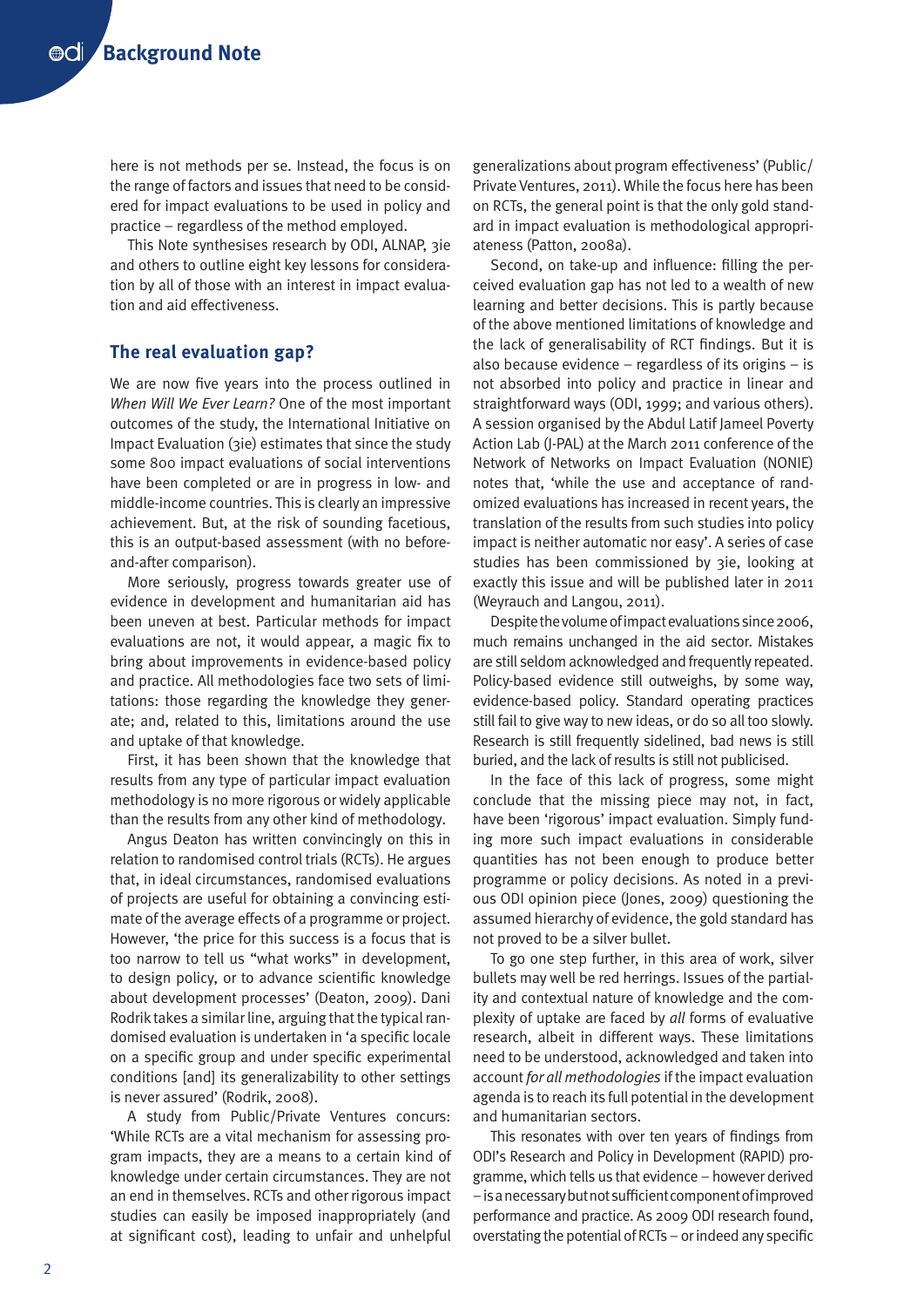methodology – runs the risk of diminishing the whole of the impact agenda (Jones et al., 2009).

Howard White, director of 3ie, has also argued that the number of reports is only the first step. In a piece written in the lead-up to the NONIE conference in March 2011, he highlights key challenges for the impact-evaluation community (Box 1).

The rest of this Background Note focuses on lessons from ODI, ALNAP, 3ie and other research, which address, in broad terms, the first three of these challenges.

## **Key lessons for impact evaluations that work**

Just as there have been repeated calls for aid evaluation to move beyond outputs to measure downstream impacts, it is also important for the same principles to be internalised in thinking about impact evaluations themselves. There are eight specific insights from previous research that are worth considering to maximise the possibilities of take-up. These fall into three broad categories, as follows, and are explored in turn below.

- **• Institutional readiness**
	- 1) Understand the key stakeholders
	- 2) Adapt the incentives
	- 3) Invest in capacities and skills
- **• Implementation**
	- 4) Define impact in relation to the specific context
	- 5) Develop the right blend of methodologies
	- 6) Involve those who matter in the decisions that matter
- **• Communication and engagement** 7) Communicate effectively
	- 8) Be persistent and flexible

## **Lessons on institutional readiness Lesson 1: Understand the key stakeholders**

An impact evaluation – like any utilised evaluation – must balance the priorities and interests of a range of different stakeholders if it is to contribute to improved effectiveness. A vital first step, therefore, is to determine who needs to know about impact – or the lack of it – and why. Is an impact evaluation for donors, the tax-paying public, the implementing agency, the wider academic and research community, national actors or the people most directly affected? Is the assessment for learning or accountability? As Robert Chambers has put it: 'the starting point would be to ask about the political economy of the evaluation: who would gain? Who might lose? And how? And, especially, how was it intended and anticipated that the findings would make a difference?' (Chambers, 2009).

The key issue is whether the questions being posed in the impact evaluation are relevant to these needs. If they are not, then there is a high likelihood the evaluation will not see substantial take-up (Patton, 2008b).

## **Box 1: Five key challenges facing the impactevaluation community (White, 2011)**

- **1**. Identify and strengthen processes to ensure that evidence is used in policy.
- **2**. Institutionalise impact evaluation.
- **3**. Improve evaluation designs to answer policy-relevant questions.
- **4**. Make progress with small n impact evaluations.
- **5**. Expand knowledge and use of systematic reviews.

Like all evaluations, impact evaluations relate to two distinct institutional priorities: accountability and learning. Yet, there is an inherent tension between these two objectives. For example, the framing of impact evaluation in terms of *accountability for results* can encourage risk aversion among implementing agencies and, therefore, undermine the learning and innovation required for *improving performance* (Stein, 2008; OIOS, 2008).

Choices regarding the purpose and scope of impact evaluations are political and have important implications for the selection of appropriate methodologies, the kinds of knowledge and conclusions generated, and follow-up and use of these. It is crucial therefore, that adequate time is factored in for the meaningful participation of all stakeholders in defining the purpose and scope of impact evaluations (Patton, 2008b; Sandison, 2006, Proudlock et al., 2009).

### **Lesson 2: Adapt the incentives**

Without the right incentives and capacities, evidence – however rigorous or technically proficient – will not be picked up and used (Proudlock et al., 2009). The incentives that create a demand for impact evaluations and their findings, in particular, need to be better understood and strengthened (Jones, 2009). Research published on evaluation use in the humanitarian sector found that the biggest influences on decision-making were donors and senior peers in other organisations (Sandison, 2006). Both sets of actors are crucial for better impact utilisation, and they need to put their money, and their actions, where their mouth is.

First, donors need to ask for different kinds of impact evaluations to justify funding decisions, but they also have to avoid over-extending these asks to the point where they stretch the available evidence. They also have to invest in strengthening impact-assessment capacities and incentives within international agencies and in developing countries. The UK Department for International Development (DFID) is perhaps the exemplary donor in this regard, and others would do well to follow suit.

Second, leaders across the development system also have a crucial role to play in asking for, and demonstrating, evidence-based decision-making. In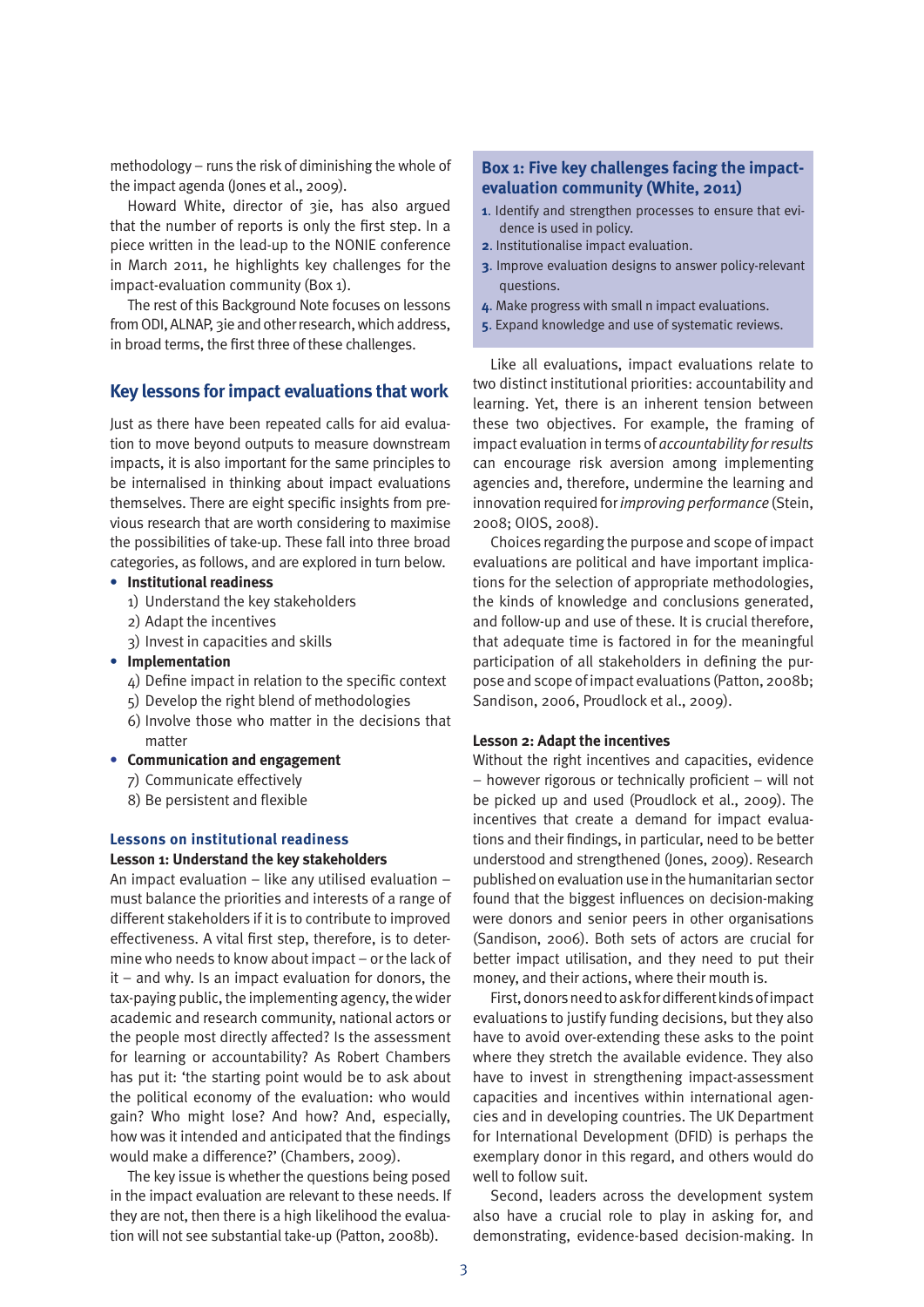particular, there is a need to bring considerations of impact firmly into existing systems for monitoring, learning and evaluation. There are a few examples of leaders who are using the right kinds of rhetoric, but too few examples of behaviours that follow up on this. Rajiv Shah's work at USAID, and his endorsement of the new USAID evaluation strategy, is a prominent example at the time of writing. 3ie has also found that leaders in national governments play a crucial role in ensuring effective and credible evaluations (Briceño and Gaarder, 2009).

Of course, incentives are complex, and there are all kinds of institutional reasons why demand for policybased evidence might outweigh demand for evidencebased policy. But sustained and coordinated efforts from these two sets of actors – donors and aid leaders – would be a good starting point for a transition from the current dynamics. This would also prevent impact being turned into an 'escape hatch' whereby donors and those at the policy level can shift responsibility for aid failures to implementers.

#### **Lesson 3: Invest in capacities and skills**

Just as important as the incentives that stimulate demand for impact evaluations are the capacities and skills that enable them to be carried out effectively. Addressing capacities is vital if impact evaluations are to be institutionalised as a key tool for aid accountability and learning.

This means not just training, but a whole suite of learning approaches: from secondments to research institutes and opportunities to work on impact evaluations within the organisation or elsewhere, to time spent by programme staff in evaluation departments and, equally, time spent by evaluators in the field (Foresti, 2007).

It is all too common to focus capacity-building efforts on developing countries but, as recent research has shown (Hallam, 2011), this is just as much an issue within international agencies. Agencies must make good earlier commitments to becoming learning and knowledge-based organisations, and see the strengthening of the evaluation function as a central part of such efforts.

#### **Lessons on implementation**

#### **Lesson 4: Define impact in ways that relate to the specific context**

Effective assessment of the impacts of a development or humanitarian intervention requires clarity on the underlying logic or 'theory of change', based on a solid understanding of the needs that particular programme is seeking to address. Such impacts can be positive or negative, primary or secondary, direct or indirect, and intended or unexpected.

There is wide agreement that impact can be defined

in various ways. Perhaps the most important consideration is to clarify what impact means in ways that are specific to particular sectors, interventions and contexts.

Broadly speaking, it is important for impact evaluation to take account of and reflect the simple, complicated and complex aspects of any given intervention. Simple aspects can be tightly specified and standardised; complicated aspects work as part of a causal package; complex aspects are appropriately dynamic and adaptive (Rogers, 2009). Work on bringing the ideas of complex adaptive systems thinking to bear on evaluation practices are especially relevant here (Patton, 2010; Ramalingam et al., 2008).

Such definitions need to enable practical implementation of an effective and timely assessment, and be sensitive to the needs of the stakeholders and their interests.

## **Lesson 5: Develop the right blend of methodologies**

This element of the impact evaluation agenda has proved to be a very active, and even dominant debate, but for many a highly distracting one. Because of the prominence of this issue, debates on aid evaluation have become polarised around questions of methodology. The growth in RCTs is seen by some as the silver bullet to aid effectiveness issues, and by others as anathema to the kind of adaptive learning that is at the heart of successful development.

Research shows that it is vital to determine what methods are appropriate to the users' needs, the given context, and issues of data, baselines, indicators, timing and comparison groups. Three broad categories of methodology can be identified – experimental, inductive and participatory (Hulme, 2000). It is important to note that, when it comes to policy influence, the randomised, the inductive and the participatory are complementary approaches, generating different kinds of knowledge that will be of varying levels of importance and value for the key stakeholders identified above.

As 2009 ODI research found, impact evaluation's potential to shape donor investments and nationallevel policy decision-making has been constrained, in part, because of insufficient attention to diverse methodological approaches to evaluation. The authors 'suggest strongly that in all sectors there is a strong need for critical reflection on the suitability of methods to development questions and required knowledge' (Jones et al., 2009).

## **Lesson 6: Involve those who matter in the decisions that matter**

The literature on evaluation use (Patton, 2008b) suggests that key stakeholders need to be involved throughout the evaluation process. This should, at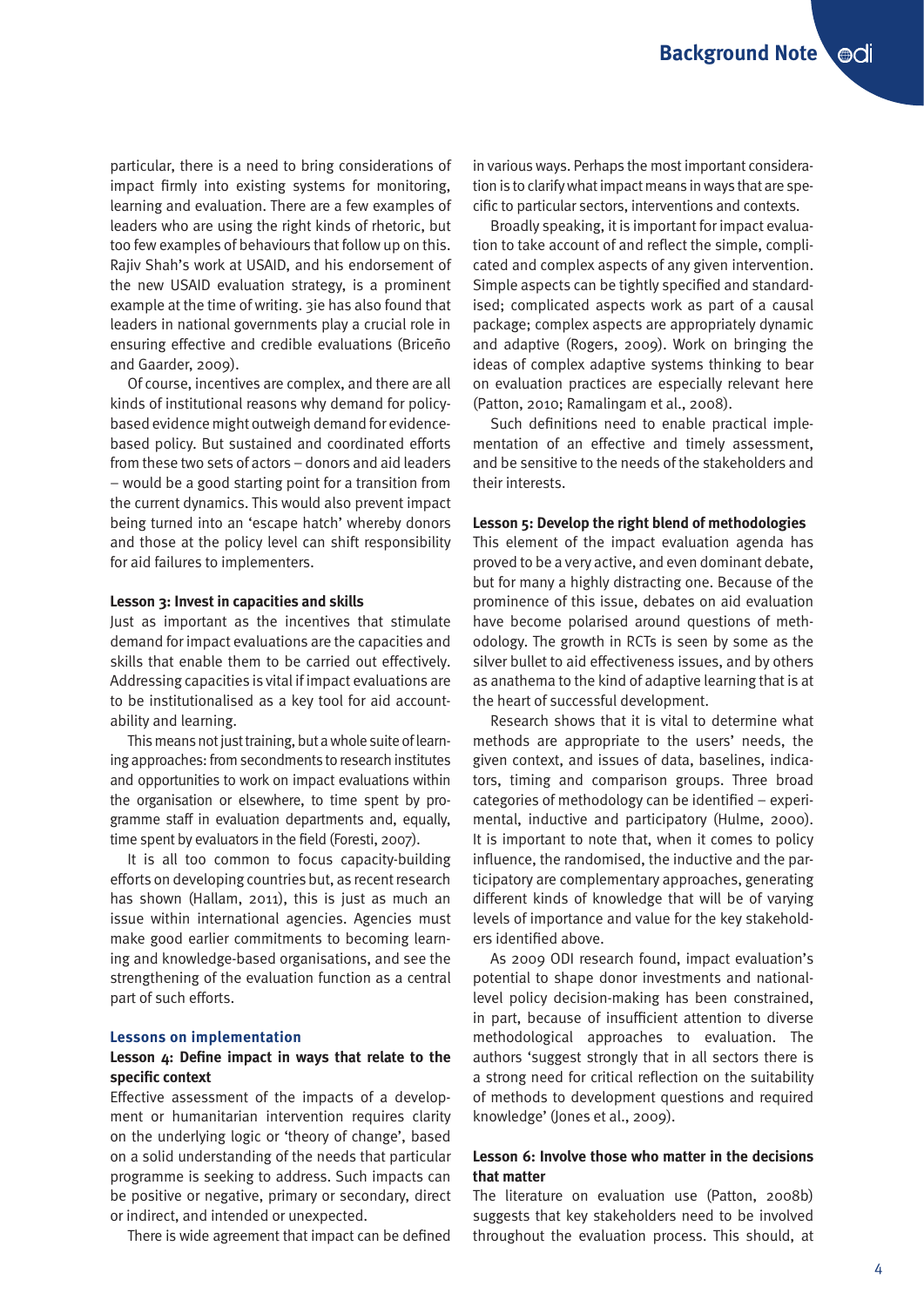the very least, ensure timely feedback on issues of design and on emerging results. At the other end of the spectrum, stakeholders can be involved in the planning, design and interpretation of results.

The reality is that this places considerable demands on evaluators and the evaluation process, especially in regards to time and resources. As such, stakeholder engagement needs to be managed with care – too much stakeholder involvement could lead to undue influence on the evaluation, and too little could lead to evaluators dominating the process (Patton, 2008b).

The stakeholder group that is most often neglected in evaluations are the recipients and intended beneficiaries of aid. Work at Tufts University on impact evaluations (Catley et al., 2008), supported by the Gates Foundation and working in partnership with five leading NGOs, found that improved participation could help overcome some of the 'inherent weaknesses' in conventional impact-assessment approaches. Benefits included a shift away from a process focus to measuring actual impacts, an emphasis on community-based as opposed to externally-derived indicators of impact, and ways to address issues of weak or non-existent baselines. ALNAP case-study research (Proudlock et al., 2009) also found that that the whole process of impact evaluation, and particularly the analysis and interpretation of results, can be greatly improved by the participation of intended beneficiaries, who are after all the primary stakeholders in their own development and the best judges of their own situation.

## **Lessons on communication and advocacy Lesson 7: Communicate effectively**

Well timed communication efforts focusing on policy 'windows of opportunity' are vital for successful uptake of evidence (Young and Mendizabal, 2009). This needs to take into account both the hard side (reports, datasets, etc.) and the soft side (meetings, social networks and social media). The *Joint Evaluation of Emergency Assistance to Rwanda* is acknowledged as one of the most influential evaluations in the aid sector (Buchanan-Smith, 2003) but its influence was not immediate or automatic. The follow-up to the evaluation consisted of a small network with a budget and a part-time secretariat. In the 15 months after the evaluation was published, the members of the follow-up network contributed in different ways to over 70 events and meetings (Borton, 2004).

All too often communication strategies are seen as a one-way process, whereas the reality is that policy and practice uptake is a dynamic process that can take considerable amounts of time, persistence and ongoing dialogue. Even with quality evidence, some practices in the aid system have taken decades to be changed. As well as a supply of credible evidence,

effort needs to be made to understand the demand for evidence. 3ie and its partners have focused on impact evaluation capacity-building for policy-makers as a means and an entry point for political buy-in and to influence policy (3ie, pers. comm.), and have also explored the demand side of the impact evaluation (Weyrauch and Langou, 2011).

#### **Lesson 8: Be persistent and flexible**

ODI research (Young and Mendizabal, 2009; RAPID, numerous) has found that the biggest influence on research uptake is political context. No specific methodology can influence this, but finding ways to capture the political imagination and spot windows of opportunity are vital. This requires evaluators and other stakeholders (the evaluation champions) to scan the horizon for new ways to bring the evidence to bear on how things are done. When the evidence flies in the face of accepted wisdom or standard operating procedures, it is especially problematic, and the influence timeline for seeing changes on the ground might be years, if not decades. Short-term approaches to influence ongoing debates and dialogue need to be balanced with medium-term approaches to change policy and practice.

## **Conclusions**

These eight lessons are a synthesis of numerous different studies representing a range of perspectives and approaches. However, one thing that is shared across all of these studies is a sense that there is a need to move beyond the overly technical focus of much of the recent debate on impact evaluations.

In particular, when considering use and influence, the overarching conclusion is that the key factors in impact utilisation are as much to do with human, organisational and political factors. To put it simply: it is becoming clear that no single methodology – experimental, inductive or participatory – has a monopoly on policy influence. Wider acceptance of this would help to enhance and strengthen the impact evaluation agenda in the future, not least by finding common ground between the opposing schools.

As the previously cited paper from Public/Private Ventures notes, regardless of methods: 'evaluations should be designed in ways that invite practitioners to make use of the results and to adopt solid practices based on evidence … organizations and their leaders need to own and trust information in order to use it. Partnership on the ground … is indispensable if the goal is to deliver evaluations that actually improve program quality and effectiveness' (Public/Private Ventures, 2011).

In collective efforts to take the impact evaluation agenda forward over the next five-plus years, all of us in the international development and humanitarian commu